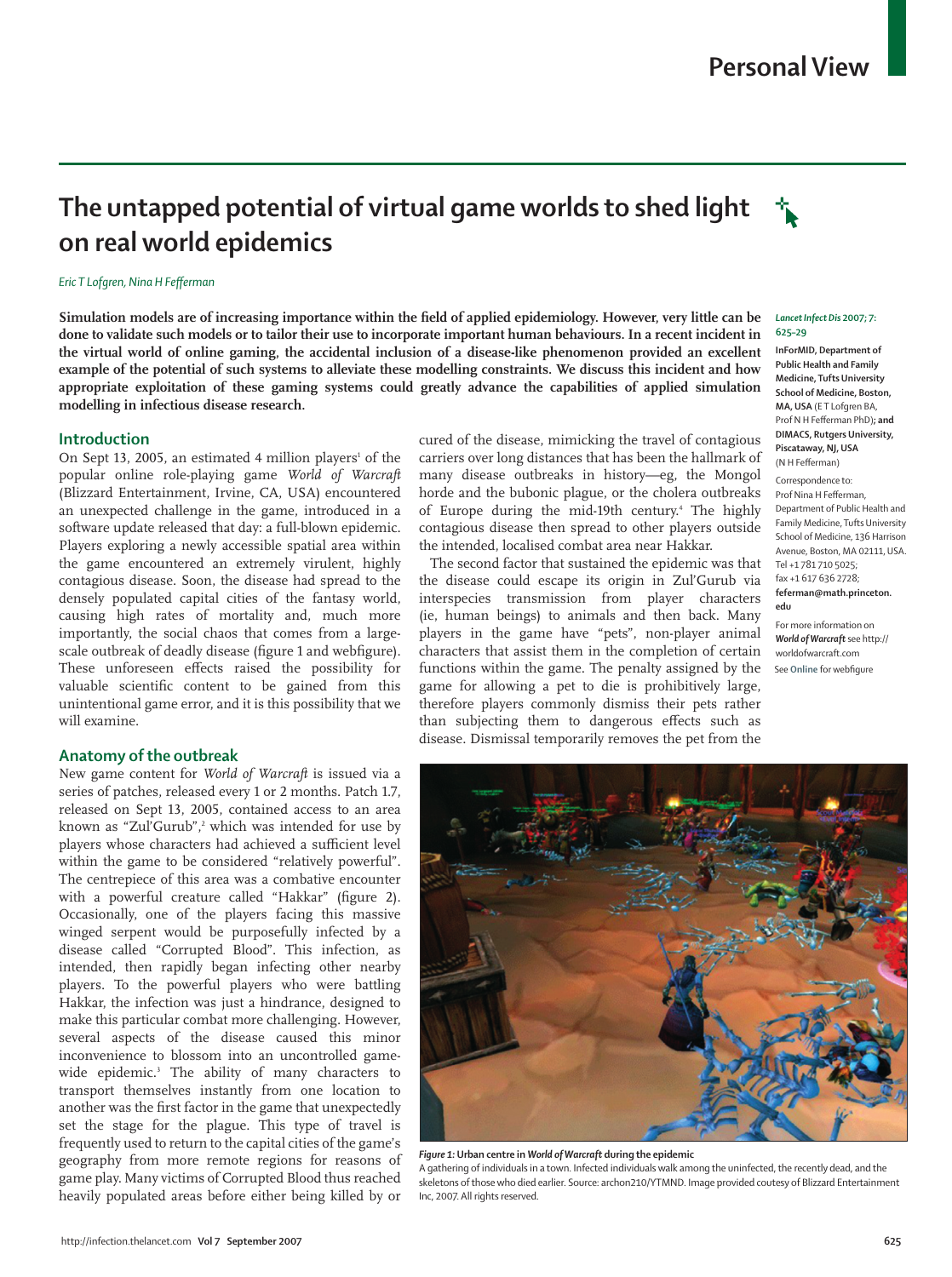

*Figure 2:* **Hakkar, the primary source of infection in** *World of Warcraft* Source: archon210/YTMND. Image provided coutesy of Blizzard Entertainment Inc, 2007. All rights reserved.

game, keeping them in stasis until they can be healed or otherwise safeguarded after the dangers of combat have gone. These pets, therefore, acted as carriers of the disease and also served as a source of disease by causing new outbreaks when brought out of stasis—even if their owner had recovered and was no longer infectious. Based on player accounts, pets, as opposed to the infective characters themselves, seem to have been the dominant vectors for the disease. Players would return to densely



*Figure 3:* **Chain of infection of novel virtual pathogen,** *World of Warcarft***, September, 2005**

Flowchart shows network of intentional and unintentional interactions between characters within Zul'Gurub and those outside it that culminated in the epidemic. The proportion of transmission accounted for by each pathway is crucial for a full understanding of the dynamics of the epidemic, and must be recorded in future, intentionally triggered, outbreaks.

packed capital cities and retrieve pets that, being infectious, immediately triggered an outbreak. The density of susceptible characters within a specific radius was, therefore, the only apparent limit to transmission. Since players gathered in common areas, the outbreaks were characterised by staggeringly high reproductive rates  $(R_0)$ , which we estimate at 10<sup>2</sup> per hour for the capital cities and transportation hubs, based on the few parameters known for the disease.<sup>5</sup> Unfortunately, the actual value is not publicly known.

Although the reproductive value for this particular disease was too high to accurately reflect the dynamics of any real-world pathogen, future experiments could easily tailor the parameters controlling disease transmission and mortality to more accurately reflect a wide variety of pathogens. Smaller probabilities of transmission (rather than the simple density dependence), could cause the results of individual behaviour and social contact patterns to become even more important to disease spread. Alternatively, it may be that the ultimate use of these virtual experiments would be to examine whether or not behaviours—eg, altruistic medical attention—are subject to thresholds in the risk perceived by the individuals involved. These virtual worlds could, therefore, test human reactions to a wide range of disease scenarios most of which could never occur in reality—to understand how people will behave if they do not know the probabilities of transmission for an infectious disease.

Although highly contagious, the disease in *World of Warcraft* may very well have run its course naturally in a very short period of time. To the game's powerful players, the disease was no more threatening than the common cold in a healthy adult. Less powerful characters (who were never intended to enter Zul'Gurub or encounter the disease), died very quickly from its effects. With most of the susceptible portion of the population (the equivalent of children, elderly people, or the immunocompromised) already dead, and the living either leaving the urban centres to avoid infection, or temporarily leaving the game entirely (to wait for the software defect to be fixed), the density necessary for a sustained chain of infection should have dropped below the threshold needed to sustain the epidemic.

Unfortunately for players of the game, a last, seemingly unrelated factor, present since the origin of the game, allowed the outbreak to continue, turning the capital cities into death traps. Computer-controlled characters, such as shopkeepers and soldiers (called non-player characters), are necessary parts of the structure and function of the game. These characters are deliberately made very powerful, to prevent them from being victimised by players exhibiting homicidal tendencies and to prevent such incidents from disrupting the normal course of game play. During the epidemic, the non-player characters served as "asymptomatic" carriers capable of spreading the disease, creating a nearly unbreakable chain of infection between highly infectious non-player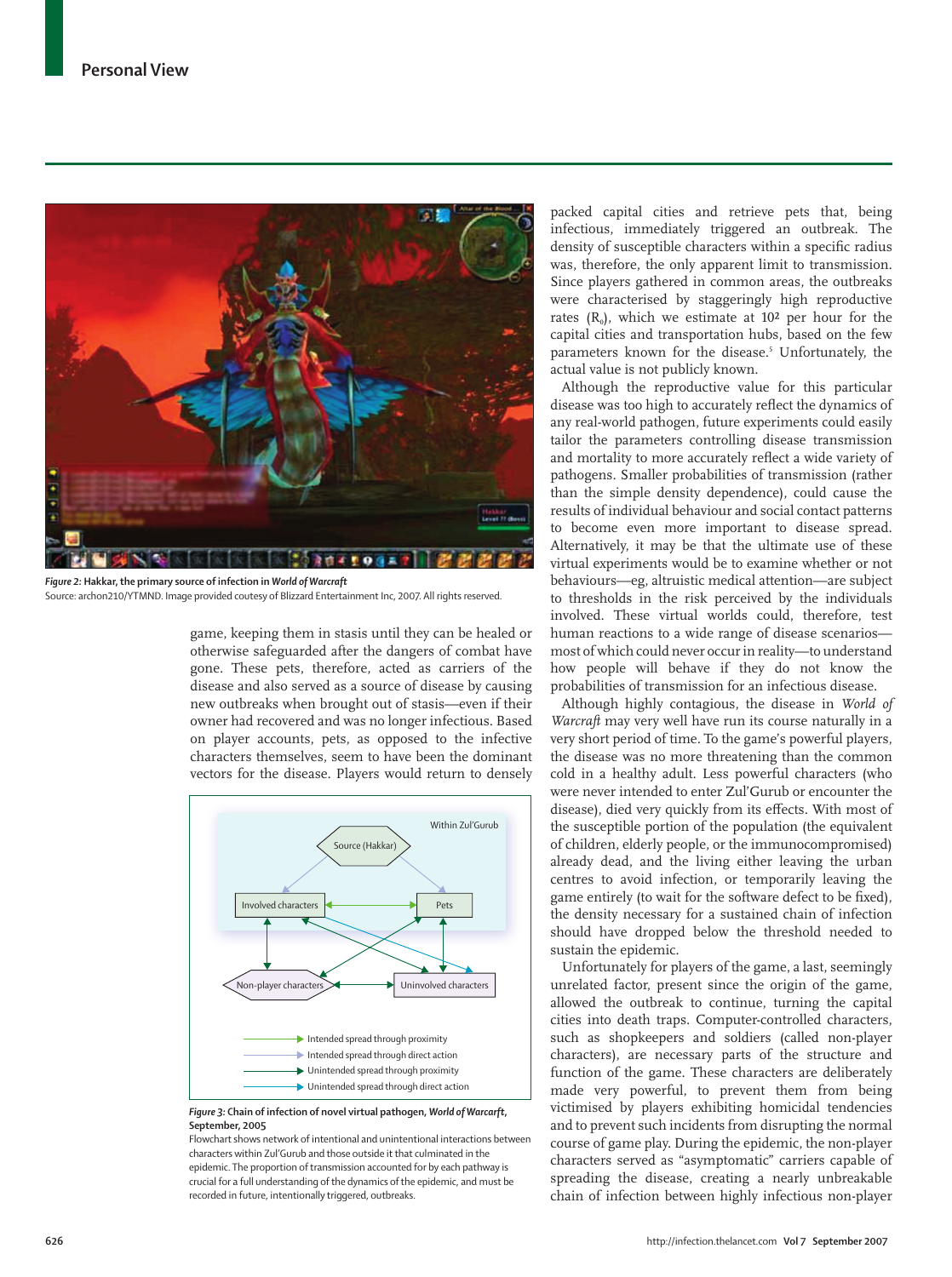characters, player characters, and their pets. Also aiding in the continuation of the epidemic, a cycle involving the resurrection of weaker characters by those with healing abilities, saw the susceptible population continually replenished (only to be reinfected and die again).

All together, these seemingly innocuous aspects of the game world, each directly mirroring an aspect of realworld epidemiology, allowed what should have been a very minor point of interest in a small area of the game, catering to a very specific subset of the players, to become the first online instance of uncontrolled plague to affect millions of Americans, Asians, and Europeans at home. Figure 3 summarises the dynamics of infection that produced the epidemic.

In an effort to control the outbreak, Blizzard Entertainment employees imposed quarantine measures, isolating infected players from as-yet uninfected areas.<sup>6</sup> These strategies failed because of the highly contagious nature of the disease, an inability to seal off a section of the game world effectively, and more than likely player resistance to the notion. The game's developers did, however, have an option that remains unavailable to public-health officials: resetting the computers. When the servers ravaged by the epidemic were reset and the effect removed, the outbreak came to a halt.<sup>2</sup>

### **The real–virtual connection**

The modern world has two distinct types of pathogens, real and virtual. Real pathogens are, logically, those that infect real organisms, many of which subsequently cause disease and become subject to the attentions of the medical and public-health professions. The second type of pathogen, the virtual virus, infects computers through software. The outbreak we have described marks the first time that a virtual virus has infected a virtual human being in a manner even remotely resembling an actual epidemiological event. As technology and biology become more heavily integrated in daily life, this small step towards the interaction of virtual viruses and human beings could become highly significant.

Players in *World of Warcraft* can become highly involved in the game, investing not only their monthly fee but also hours of time within the game. Some challenges in the game require players to set aside several hours on 3 or 4 days of the week. Friendships are formed within the game, large numbers of players work together for months to achieve common goals, and many players strive to create a believable alter ego in the virtual world, complete with the weight of responsibility and the expectations of others. Whereas "resurrection" most certainly allows riskier behaviours, it is not unlikely that the modification in behaviour produced could be estimated. Research into the behavioural and emotional involvement of game players, and their relationship with their virtual selves has shown that reactions to events in the game world can have serious, emotional repercussions. Sherry Turkle (Massachusetts Institute of Technology, Cambridge, MA, USA) has said: "It's not that it's not part of your real life just because it's happening on the screen. It becomes integrated into really what you do every day. And so where you have loss of that part of your life that was involved in the habits and the rituals and the daily life, it's very traumatic. It is play, but it's very serious play."7 This level of commitment and dedication to the virtual community within the game helps to ensure that the reactions of players will approximate with the reactions of people in real-life situations of danger.

## **Implications for the use of virtual games as experimental models**

Whereas the epidemic of Corrupted Blood within *World of Warcraft* was the result of unintended interactions between different elements of the game, it nevertheless shows the potential of such scenarios for the study of infectious disease. One of the major constraints in studies of disease dynamics in animals is that epidemiologists are restricted largely to observational and retrospective studies. In nearly every case, it is physically impossible, financially prohibitive, or morally reprehensible to create a controlled, empirical study where the parameters of the disease are already known before the course of epidemic spread is followed. At the same time, computer models, which allow for large-scale experimentation on virtual populations without such limitations, lack the variability and unexpected outcomes that arise from within the system, not by the nature of the disease, but by the nature of the hosts it infects. These computer simulation experiments attempt to capture the complexity of a functional society to overcome this challenge. Two such systems, Transportation Analysis Simulation System (TRANSIMS; Los Alamos National Laboratory, Los Alamos, NM, USA)<sup>8</sup> and Epidemiological Simulation System (EpiSims; Virginia Bioinformatics Institute, Virginia Tech, Blacksburg, VA, USA)<sup>9</sup> are particularly ambitious, using large amounts of computing power to generate realistic virtual societies in which agents (autonomous entities governed by the rules of the simulation) perform programmed actions based on incredibly detailed research of real-world behaviour under non-outbreak conditions. However, they are programmed, by necessity, using these non-outbreak data.

Whereas games can be thought of among these types of agent-based epidemiological models, the use of human agents rather than virtual agents could further illustrate human behaviours in actual outbreak scenarios, rather than relying on stochastic algorithms to approximate assumed behaviours under these conditions. Humanagent simulations, where the subjects are virtual but have their actions controlled by human beings interacting with each other, may potentially bridge the gap between real-world epidemiological studies and large-scale computer simulations. Since the influence of individual behavioural choice has been shown to greatly affect the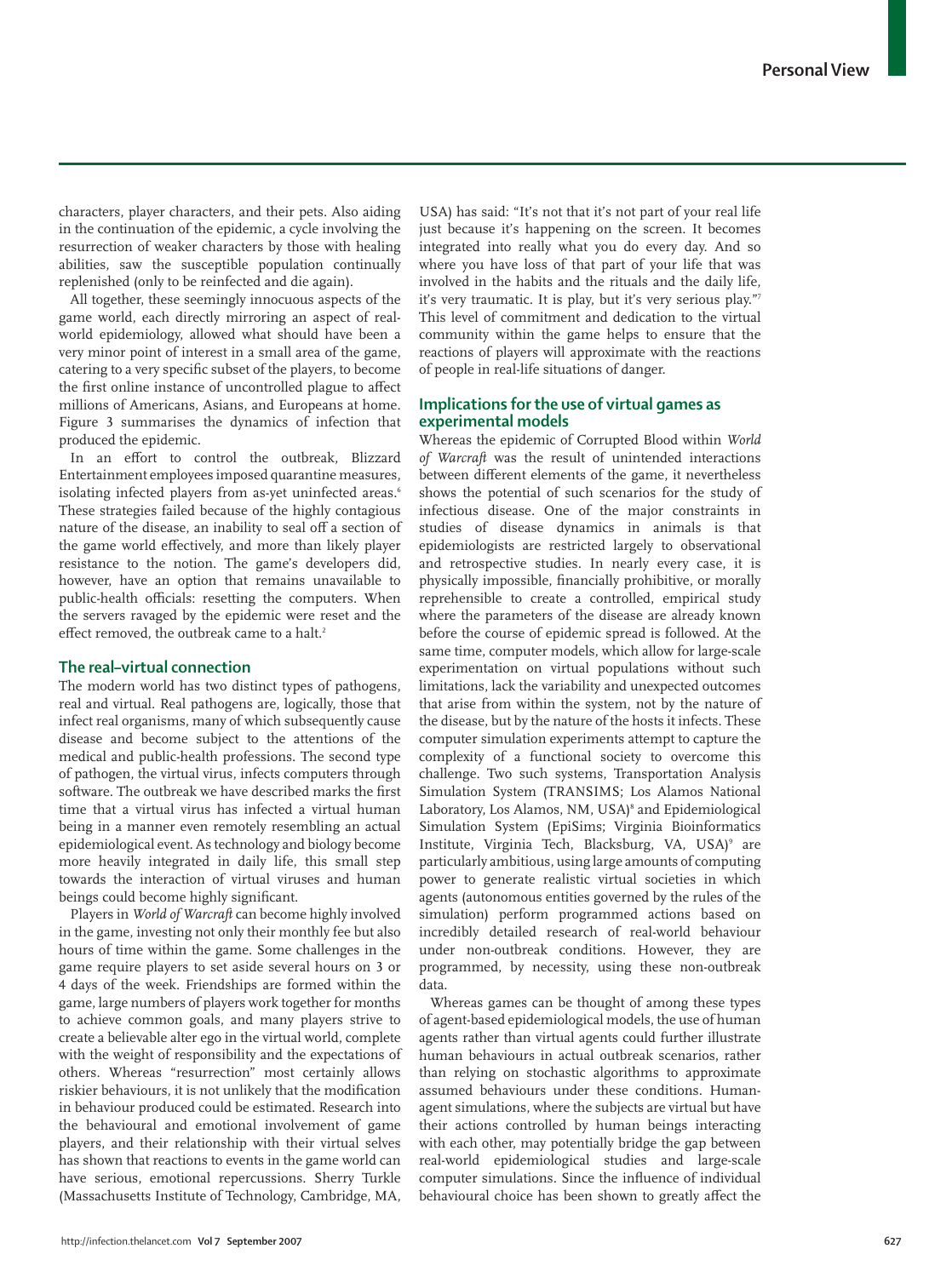range of societal outcomes in many fields including epidemiology,<sup>10</sup> differences between the human-agent simulation and a pure computer simulation of the same disease, incorporating the vast complexity of human behaviour, rational or otherwise, could examine the effects of these behaviours on the course of an outbreak.

Both types of simulation, however, share two limitations. First, they are both still simulations, and human-controlled virtual agents might not act in the same way as the human controller if presented with the same situation in the real world. Second, they are both still heavily dependent on computing power. In the case of human-agent simulations, server capacity and subscriber base represent a theoretical maximum number of agents that, although far higher than most traditional epidemiological studies, can pale in comparison to purely computational simulations. These computational limitations imply that attention will need to be paid to issues of scalability of result.

In the case of the Corrupted Blood epidemic, some players—those with healing abilities—were seen to rush towards areas where the disease was rapidly spreading, acting as first responders in an attempt to help their fellow players. Their behaviour may have actually extended the course of the epidemic and altered its dynamics—for example, by keeping infected individuals alive long enough for them to continue spreading the disease, and by becoming infected themselves and being highly contagious when they rushed to another area. Of course, this behaviour could also have greatly reduced the mortality from the disease in those they treated. Such behaviour and its effects would have been extremely difficult to capture accurately in a pure-computer model. Human response is, almost by definition, difficult to predict, requiring experiments on emotionally involved subjects to determine the proportion of the population likely to respond in various ways. This understanding would provide the groundwork for the examination of the effect of those behaviours on the system. The failure of the quarantine measure, similarly, could not have been accurately predicted by numerical methods alone, since it was driven by human decisions and behavioural choices. This ability to demonstrate unforeseen consequences of human actions within a statistically robust and controlled computer simulation is yet another benefit of such a system.

#### **Online games provide an intriguing experimental laboratory**

Massively multiplayer online role-playing games (MMORPGs) represent a particularly tantalising pool of experimental laboratories for potential study. With very large numbers of players (currently 6·5 million for *World*  of Warcraft),<sup>1</sup> these games provide a population where controlled outbreak simulations may be done seamlessly within the player experience. However, MMORPGs are, at their core, still games, and as such enjoyment and

entertainment are their central focus. It may therefore prove difficult to motivate players to participate in an epidemiological simulation. However, plagues and epidemics already have prominent places in fantasy settings: the spread of disease, intentional and otherwise, has occurred as a major plot in several major software titles within the franchise. Researchers will have to allow players to feel not as if they are in a deliberate epidemiological simulation where they may die based on statistical whims, but rather that they are immersed in a coherent, logical setting where death is a major risk—essentially unifying epidemiological experimentation with game design and development. These efforts will likely involve careful consideration and partnership with the gaming industry, mirroring the outreach, partnering, and involvement of community representatives often needed to make traditional epidemiological studies palatable to real-world populations being studied. Studies using gaming systems are without the heavy moral and privacy restrictions on patient data inherent to studies involving human patients. This is not to say that this experimental environment is free from concerns of informed consent, anonymity, privacy, and other ethical quandaries. Players may, for example, be asked to consent to the use of their game behaviour for scientific research before participating in the game as part of a licence agreement. Studies impossible to undertake on actual populations can be run as in-game events, and the data collected would be free from any biases because they would be recorded from servers. Lastly, the ability to repeat such experiments on different portions of the player population within the game (or on different game servers) could act as a detailed, repeatable, accessible, and open standard for epidemiological studies, allowing for confirmation and the alternative analysis of results. $11$ 

Although the use of these systems opens the possibility for new methods of experimentation, it remains subject to the need for external validation before any understanding gained from these experiments could be applied to real-world outbreak scenarios. Some of this validation could be achieved in the same way that many mathematical and simulation modelling results are already tested: by comparing the outcomes observed in virtual scenarios that have been tailored to reflect the conditions of real-world, historical outbreaks as closely as possible with the outcomes of the real-world outbreak. However, as with many simulation modelling techniques, having a framework available for experimentation, even in the absence of external validation, can lead to potentially crucial insights into the dynamics of the system as a whole.

### **Conclusion**

The Corrupted Blood outbreak in *World of Warcraft* represents both a missed opportunity and an exciting new direction for future epidemiological research.